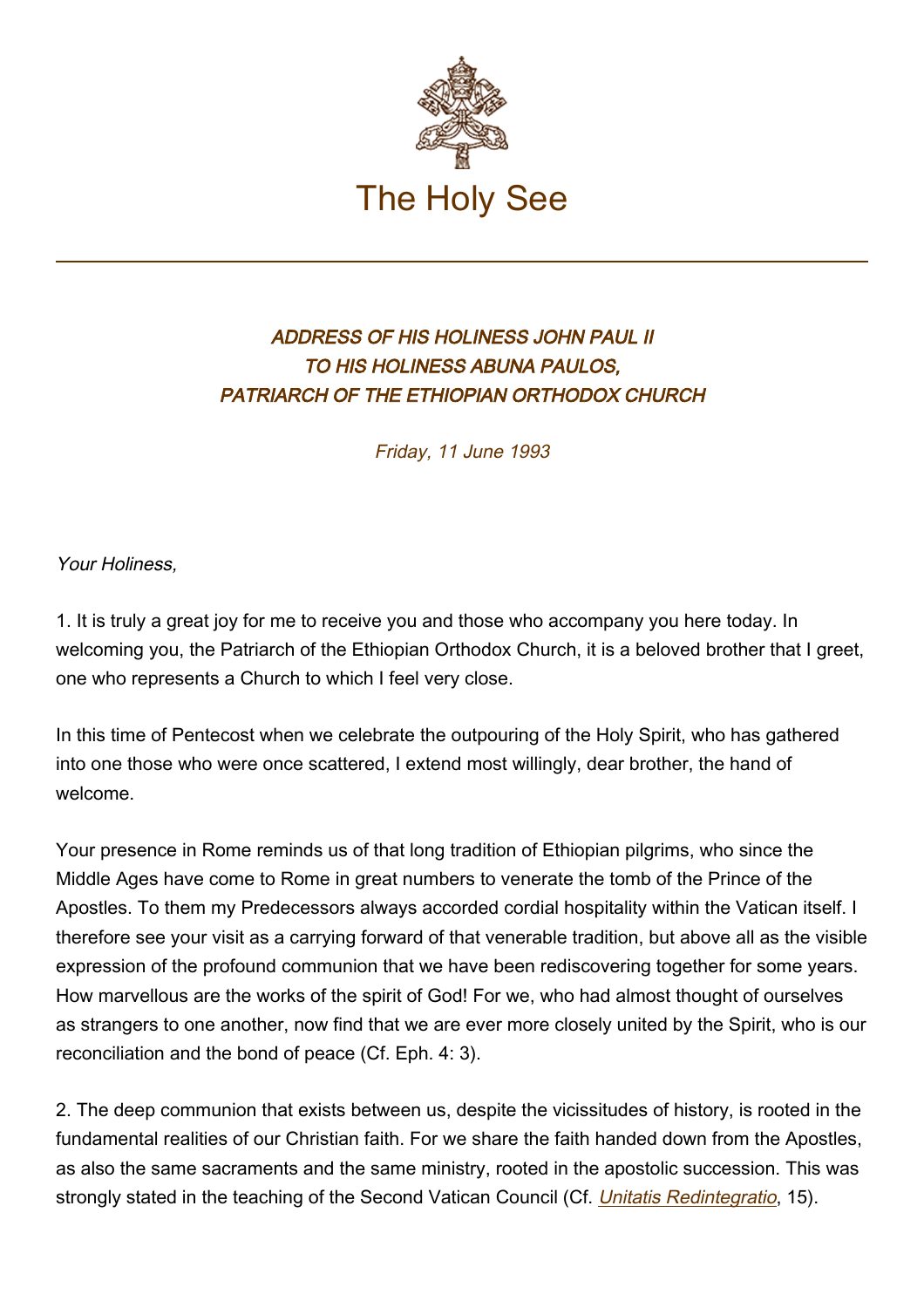Today, moreover, we can affirm that we have the one faith in Christ, even though for a long time this was a source of division between us. Although our traditions used different formulations to express the same ineffable mystery of the union of humanity and divinity in the Word made Flesh, our two Churches in full accord with the Apostolic faith confess both the distinction and the complete union of humanity and divinity in the person of Jesus Christ, Son of God. So it is that the Ethiopian Orthodox Church and the Catholic Church confess the same faith in Him who forever remains "the Way, and the Truth, and the Life" (Jn. 14: 6), the Lord and Saviour of the world.

All this should spur us on to seek new and suitable ways of fostering the rediscovery of our communion in the concrete daily life of the faithful of our two Churches.

We must do all we can to heal the memories of misunderstanding in the past and to promote new attitudes based on forgiveness, mutual esteem and respect. We must resist all hostility and every spirit of rivalry between us, so that we may engage resolutely, through mutual collaboration, in the building up of our Churches.

3. As we guide our faithful towards the rediscovery of full communion, let us seek to avoid anything that might sow confusion in their ranks. I can assure you that such is the wish of the Catholic Bishops in Ethiopia. Catholics and Orthodox – in their recognition and respect for one another as pastors of that part of the flock which is entrusted to each can have no other aim than the growth and the unity of the People of God.

That is the expectation of our faithful who are convinced that "brothers who once shared the same sufferings and trials ought not to oppose one another today, but should look together at the future opening before them with promising signs of hope" (John Paul II, [Letter to the European Bishops](http://www.vatican.va/holy_father/john_paul_ii/letters/documents/hf_jp-ii_let_19910531_relationships-catholics-orthodox_en.html), 2, 31 May 1991).

The field for cooperation is vast. It should begin with an improvement in fraternal relationships on all levels, but most particularly among those who have the task of leadership.

Having restored this dialogue of charity between us, we may be more confident when we ask the Lord with one heart for the gift of unity, especially on the occasion of the universal Week of Prayer for Christian Unity, for which, as you know, the theme is jointly prepared each year by the Pontifical Council for Promoting Christian Unity and the World Council of Churches, to which since its inception your Church has belonged.

Finally, the circumstances of the present time require us to work together in the pastoral domain, so as not to put any obstacle in the way of "that most holy cause, the preaching of the Gospel to all creatures" (Cf. [Unitatis Redintegratio](http://localhost/archive/hist_councils/ii_vatican_council/documents/vat-ii_decree_19641121_unitatis-redintegratio_en.html), 1).

I am thinking particularly of the formation of future priests and parish workers in which the Catholic